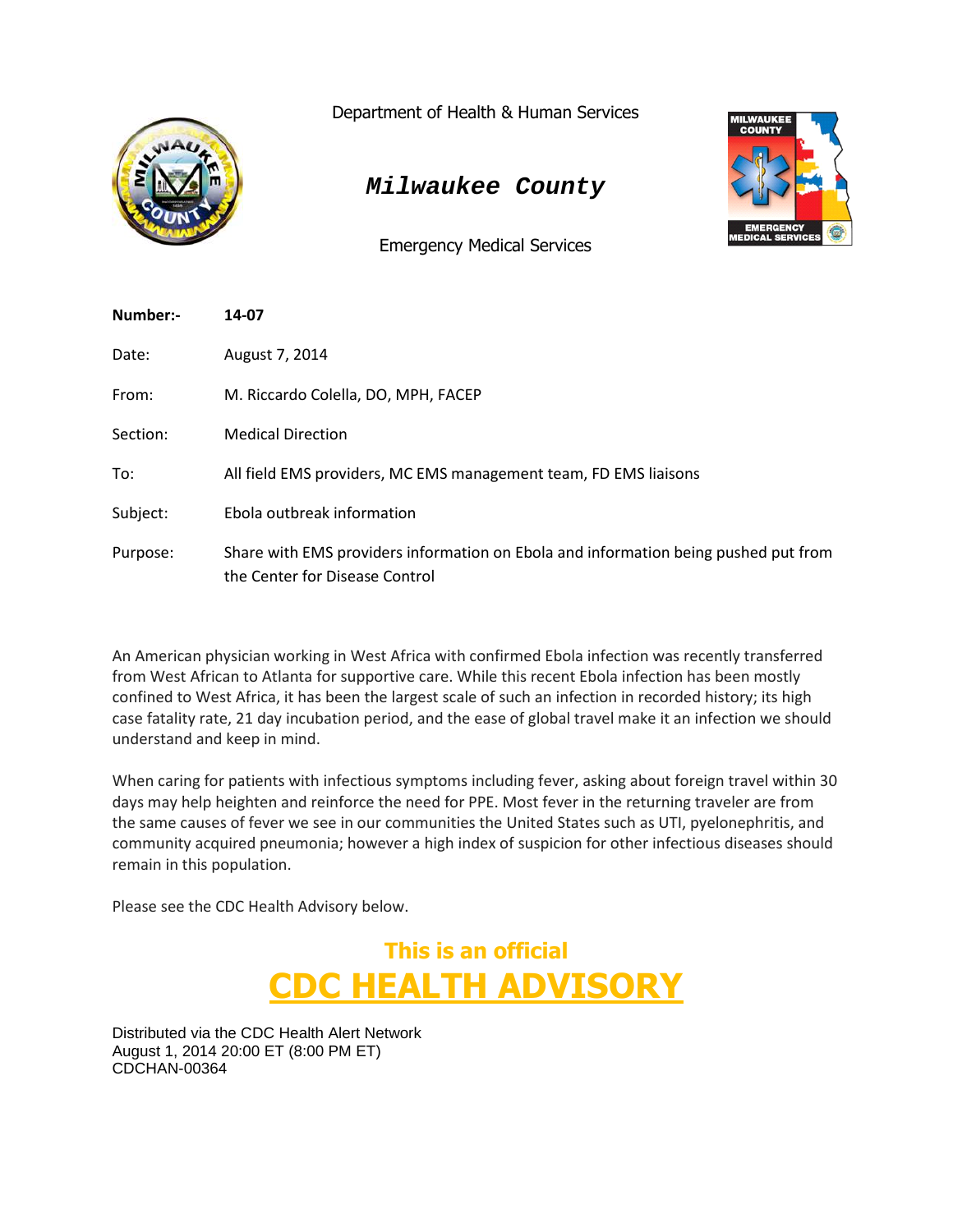## **Guidelines for Evaluation of US Patients Suspected of Having Ebola Virus Disease**

### **Summary**

*The Centers for Disease Control and Prevention (CDC) continues to work closely with the World Health Organization (WHO) and other partners to better understand and manage the public health risks posed by Ebola Virus Disease (EVD). To date, no cases have been reported in the United States. The purpose of this health update is 1) to provide updated guidance to healthcare providers and state and local health departments regarding who should be suspected of having EVD, 2) to clarify which specimens should be obtained and how to submit for diagnostic testing, and 3) to provide hospital infection control guidelines.*

*U.S. hospitals can safely manage a patient with EVD by following recommended isolation and infection control procedures. Please disseminate this information to infectious disease specialists, intensive care physicians, primary care physicians, hospital epidemiologists, infection control professionals, and hospital administration, as well as to emergency departments and microbiology laboratories.*

#### **Background**

CDC is working with the World Health Organization (WHO), the ministries of health of Guinea, Liberia, and Sierra Leone, and other international organizations in response to an outbreak of EVD in West Africa, which was first reported in late March 2014. As of July 27, 2014, according to WHO, a total of 1,323 cases and 729 deaths (case fatality 55-60%) had been reported across the three affected countries. This is the largest outbreak of EVD ever documented and the first recorded in West Africa.

EVD is characterized by sudden onset of fever and malaise, accompanied by other nonspecific signs and symptoms, such as myalgia, headache, vomiting, and diarrhea. Patients with severe forms of the disease may develop hemorrhagic symptoms and multi-organ dysfunction, including hepatic damage, renal failure, and central nervous system involvement, leading to shock and death. The fatality rate can vary from 40-90%.

In outbreak settings, Ebola virus is typically first spread to humans after contact with infected wildlife and is then spread person-to-person through direct contact with bodily fluids such as, but not limited to, blood, urine, sweat, semen, and breast milk. The incubation period is usually 8–10 days (ranges from 2–21 days). Patients can transmit the virus while febrile and through later stages of disease, as well as postmortem, when persons touch the body during funeral preparations.

## **Patient Evaluation Recommendations to Healthcare Providers**

Healthcare providers should be alert for and evaluate suspected patients for Ebola virus infection who have both consistent symptoms and risk factors as follows: 1) Clinical criteria, which includes fever of greater than 38.6 degrees Celsius or 101.5 degrees Fahrenheit, and additional symptoms such as severe headache, muscle pain, vomiting, diarrhea, abdominal pain, or unexplained hemorrhage; AND 2) Epidemiologic risk factors within the past 3 weeks before the onset of symptoms, such as contact with blood or other body fluids of a patient known to have or suspected to have EVD; residence in—or travel to—an area where EVD transmission is active; or direct handling of bats, rodents, or primates from disease-endemic areas. Malaria diagnostics should also be a part of initial testing because it is a common cause of febrile illness in persons with a travel history to the affected countries.

Testing of patients with suspected EVD should be guided by the risk level of exposure, as described below:

CDC recommends testing for all persons with onset of fever within 21 days of having a high-risk exposure. A high-risk exposure includes any of the following:

 percutaneous or mucous membrane exposure or direct skin contact with body fluids of a person with a confirmed or suspected case of EVD without appropriate personal protective equipment (PPE),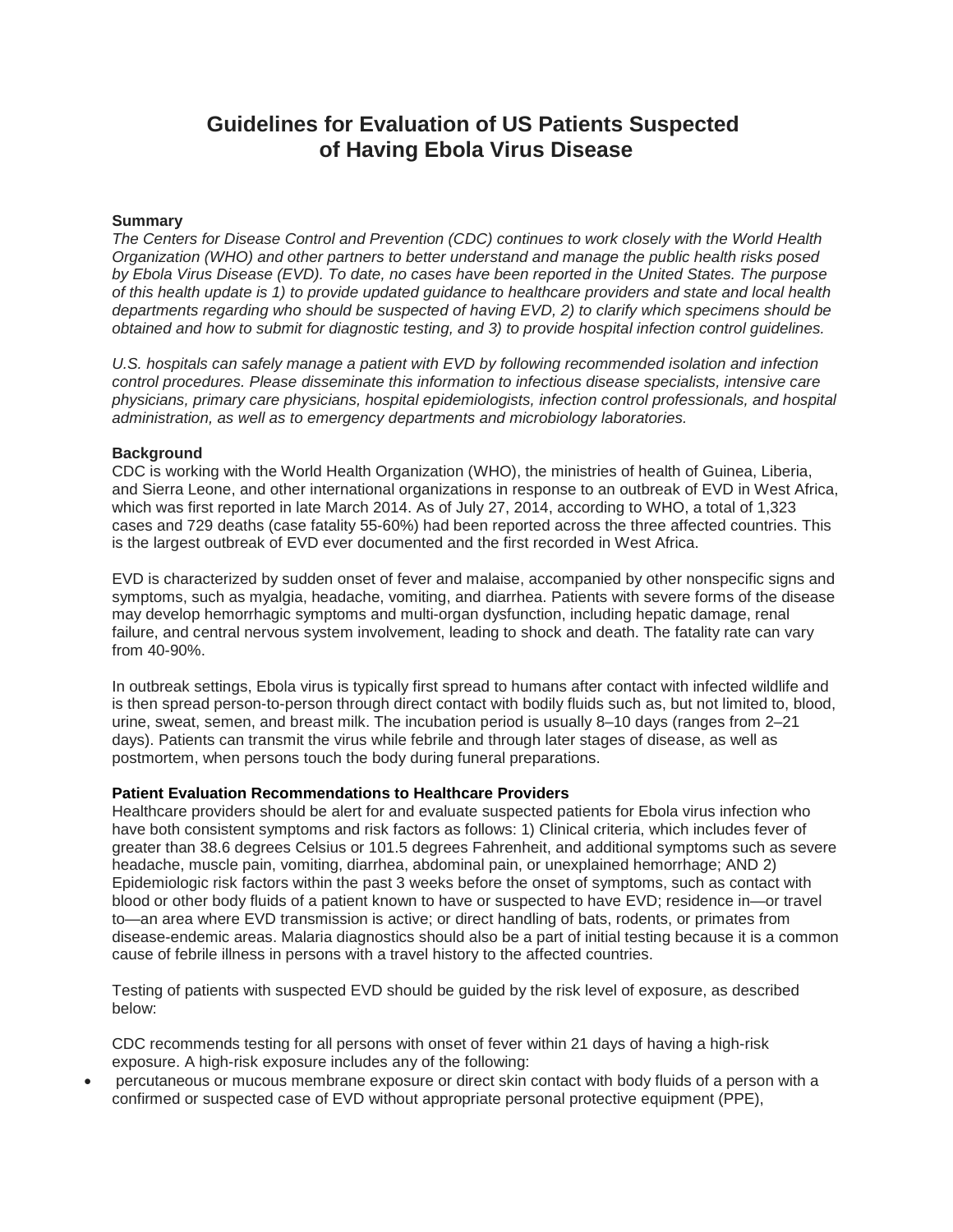- laboratory processing of body fluids of suspected or confirmed EVD cases without appropriate PPE or standard biosafety precautions, or
- participation in funeral rites or other direct exposure to human remains in the geographic area where the outbreak is occurring without appropriate PPE.

For persons with a high-risk exposure but without a fever, testing is recommended only if there are other compatible clinical symptoms present and blood work findings are abnormal (i.e., thrombocytopenia <150,000 cells/µL and/or elevated transaminases) or unknown.

Persons considered to have a low-risk exposure include persons who spent time in a healthcare facility where EVD patients are being treated (encompassing healthcare workers who used appropriate PPE, employees not involved in direct patient care, or other hospital patients who did not have EVD and their family caretakers), or household members of an EVD patient without high-risk exposures as defined above. Persons who had direct unprotected contact with bats or primates from EVD-affected countries would also be considered to have a low-risk exposure. Testing is recommended for persons with a lowrisk exposure who develop fever with other symptoms and have unknown or abnormal blood work findings. Persons with a low-risk exposure and with fever and abnormal blood work findings in absence of other symptoms are also recommended for testing. Asymptomatic persons with high- or low-risk exposures should be monitored daily for fever and symptoms for 21 days from the last known exposure and evaluated medically at the first indication of illness.

Persons with no known exposures listed above but who have fever with other symptoms and abnormal bloodwork within 21 days of visiting EVD-affected countries should be considered for testing if no other diagnosis is found. Testing may be indicated in the same patients if fever is present with other symptoms and blood work is abnormal or unknown. Consultation with local and state health departments is recommended.

If testing is indicated, the local or state health department should be immediately notified. Healthcare providers should collect serum, plasma, or whole blood. A minimum sample volume of 4 mL should be shipped refrigerated or frozen on ice pack or dry ice (no glass tubes), in accordance with IATA guidelines as a Category B diagnostic specimen. Please refer

to <http://www.cdc.gov/ncezid/dhcpp/vspb/specimens.html> for detailed instructions and a link to the specimen submission form for CDC laboratory testing.

## **Recommended infection control measures**

U.S. hospitals can safely manage a patient with EVD by following recommended isolation and infection control procedures, including standard, contact, and droplet precautions. Early recognition and identification of patients with potential EVD is critical. Any U.S. hospital with suspected patients should follow CDC's *Infection Prevention and Control Recommendations for Hospitalized Patients with Known or Suspected Ebola Hemorrhagic Fever in U.S. Hospitals* ([http://www.cdc.gov/vhf/ebola/hcp/infection](http://www.cdc.gov/vhf/ebola/hcp/infection-prevention-and-control-recommendations.html)[prevention-and-control-recommendations.html\)](http://www.cdc.gov/vhf/ebola/hcp/infection-prevention-and-control-recommendations.html). These recommendations include the following:

- **Patient placement:** Patients should be placed in a single patient room (containing a private bathroom) with the door closed.
- **Healthcare provider protection:** Healthcare providers should wear: gloves, gown (fluid resistant or impermeable), shoe covers, eye protection (goggles or face shield), and a facemask. Additional PPE might be required in certain situations (e.g., copious amounts of blood, other body fluids, vomit, or feces present in the environment), including but not limited to double gloving, disposable shoe covers, and leg coverings.
- **Aerosol-generating procedures:** Avoid aerosol-generating procedures. If performing these procedures, PPE should include respiratory protection (N95 filtering facepiece respirator or higher) and the procedure should be performed in an airborne isolation room.
- **Environmental infection control:** Diligent environmental cleaning and disinfection and safe handling of potentially contaminated materials is paramount, as blood, sweat, emesis, feces and other body secretions represent potentially infectious materials. Appropriate disinfectants for Ebola virus and other filoviruses include 10% sodium hypochlorite (bleach) solution, or hospital-grade quaternary ammonium or